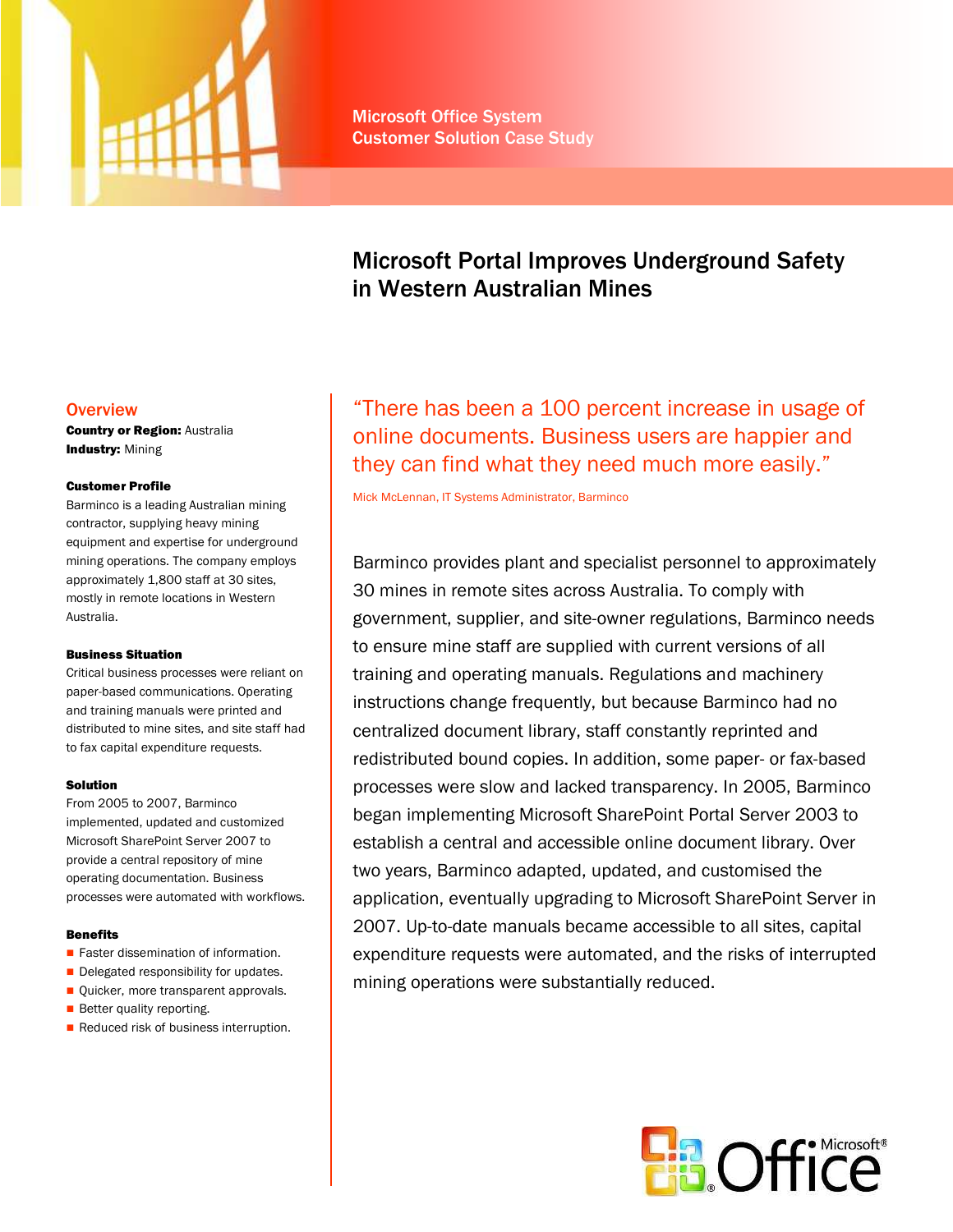"The consequences of having to stop operations – for whatever reason – are huge. The business has an absolute duty to ensure that its staff are safe."

Mick McLennan, IT Systems Administrator, **Barminco** 

## **Situation**

Established in 1989, Barminco is a leading underground mining contractor, providing expertise and plant for hard rock underground excavation sites. The company has 1,800 staff, most of whom work on-site at 30 mine locations in Western Australia, Queensland, and Tasmania.

Staff work in a hazardous environment with complex and potentially dangerous heavy mining equipment. Barminco's Environmental Health and Safety department (EHS) has to ensure that all staff are properly trained and that equipment is operated in accordance with government regulations and mine-owner and supplier instructions.

"The point is that there is no room for error," says Mick McLennan, IT Systems Administrator, Barminco. "Things can't happen imperfectly."

EHS relied heavily on paper-based communications to disseminate this important information. Training documentation, operating manuals, plant manufacturers' instructions, and information on hazardous substances was printed, bound, and distributed to mining sites. However, these documents were subject to frequent updates, and some required changes daily. Consequently, EHS reproduced large volumes of printed material that were frequently out of date before they could be distributed.

"What we were trying to get away from was having stacks of hardcopy manuals lying about the place," says McLennan. "Besides being inefficient, it wasn't the best way of keeping mine sites up to date with what they needed to know."

Because each of the mine sites had its own Active Directory domain, a unified network would have been difficult to implement.

To centralize document control, McLennan constructed an intranet site that hosted updated copies of critical manuals. Although the relevant documents became more accessible to site managers, they were difficult to find, there was no alert for updates, and the burden of communicating this information had effectively shifted from EHS to the IT department.

Communication from mine sites to head office was also hampered by dependency on paper-based processes. In particular, all requests for new capital expenditure had to be sent by hand written fax from mines to executives in Perth. After different stages of approval, the request had to be logged by accountants before the purchasing department could execute an order.

"Faxes would get lost along the way," explains McLennan. "The faxes themselves would be of fairly low quality, and many of the forms that sites had on hand were outdated. New equipment approvals are a daily requirement for the majority of mine sites because of the environment they work in. But ours was a slow and unreliable process, and site managers found it very difficult to track how far their capital expenditure orders had progressed."

The capital expenditure approvals process was particularly important as Barminco has a relatively high turnover of sites. When a new site opens, the site manager often generates 20 to 30 capital expenditure requests at once.

The cumbersome process for distributing operating information, and the protracted process for replacing damaged equipment, carried major business risks for Barminco.

"The consequences of having to stop operations – for whatever reason – are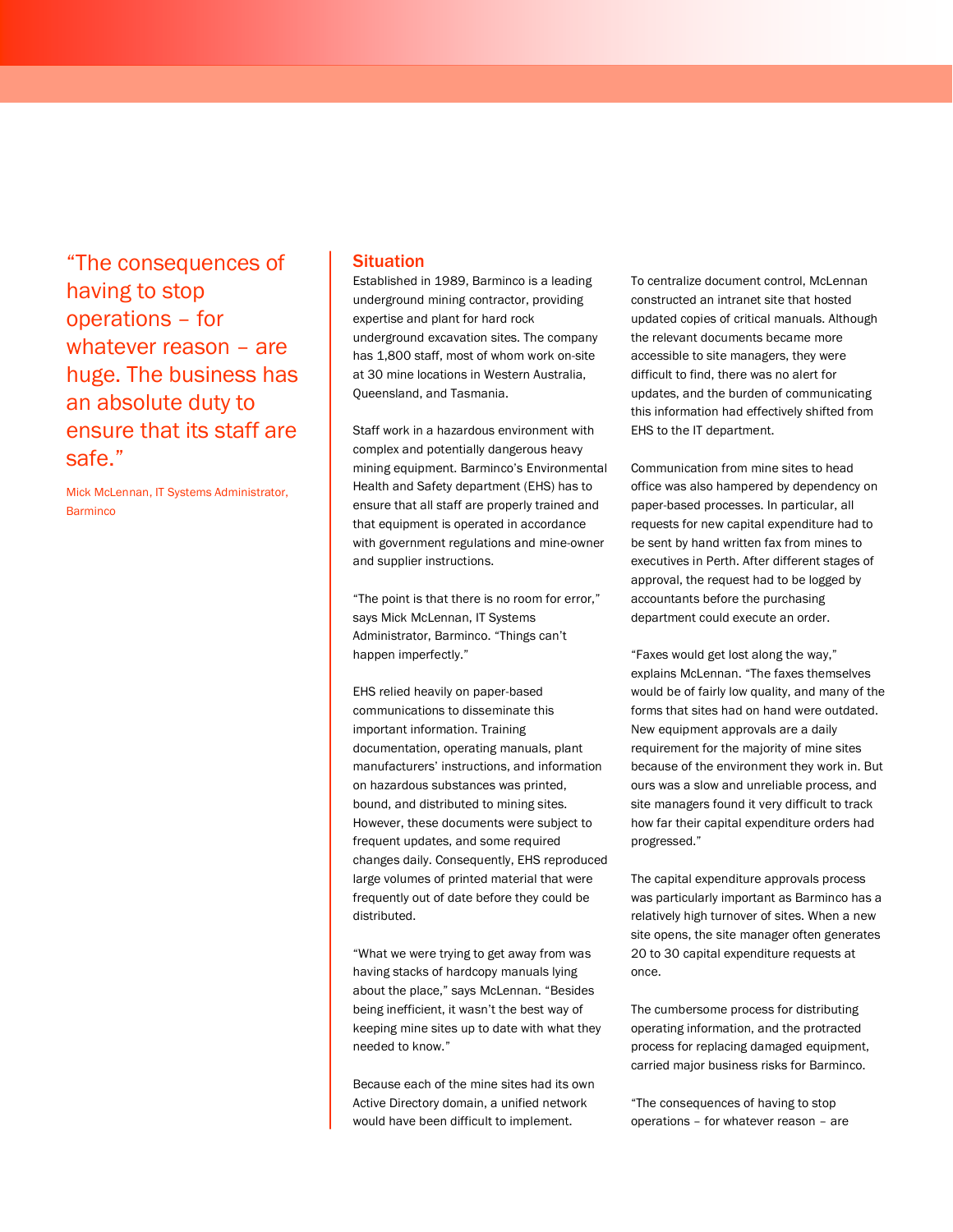"As SharePoint is accessed in the same way as an internet portal, Barminco could implement the solution without the need for a single domain across all of their sites in order to disseminate documents. Anyone, anywhere could keep up-to-date."

Mark O'Malley, Managing Director, DSC-IT.

huge," says McLennan. "The business has an absolute duty to ensure that its staff are safe. An accident or the serious risk of an accident can stop mining. Equally, if we don't get replacement machinery quickly, we are also at risk of having to stop operations. Ultimately, paper-based processes carried significant risks to the business."

In 2005, Barminco implemented Microsoft SharePoint Portal Server 2003 to improve its communication. However, the company simultaneously lost some of its major information technology staff, and over the following 18 months, the application's potential remained unexploited.

# **Solution**

In mid-2006, , Microsoft Gold Certified Partner and Business Productivity Solution specialist DSC-IT introduced Mick McLennan to SharePoint Server 2007. McLennan was impressed by the increased functionality of the latest version of SharePoint Portal Server 2003 and spotted the opportunity to reinvigorate management interest in a company-wide document library.

"I saw a demonstration of the 2007 version in Beta release," says McLennan. "It was easier to use and the navigation system was better. Most importantly, it had a built-in workflow functionality, which meant that we could also use SharePoint to automate the capital expenditure approval process, and perhaps other routine administrative processes."

"SharePoint was particularly suitable for Barminco because of the geographical location of each of the mine sites," says Mark O'Malley, Managing Director, DSC-IT. "As SharePoint is accessed in the same way as an internet portal, Barminco could implement the solution without the need for a single domain across all of their sites in order to

disseminate documents. Anyone, anywhere, could keep up to date."

The solution objective was to establish a single reference point for whatever mine site employees might need to find. In January 2007, DSC-IT implemented SharePoint Server 2007 and a supporting Microsoft SQL Server 2005 at the Perth head office.

The new SharePoint portal consisted of a home page containing company news and announcements. The centralized document repository included single versions of all EHS documents and manuals together with information on quality control. Version control was a key element to the document repoistory. DSC-IT also implemented the Enterprise Search capability within SharePoint, and indexed the most important documents.

The next step was to use document routing functionality in SharePoint Server to help Barminco automate its document processing.

"We took the manual forms that were being faxed, created electronic versions of the forms using Microsoft Infopath and published them within SharePoint utilizing Infopath forms services., ," says O'Malley. "The most important was the capital expenditure request form. We designed a multistage approval and notification workflow that would follow each Capital Expenditure request."

The workflow accommodates the essential business processes involved in approving capital expenditure. Depending on the cost of the new item, the document is automatically routed to the CEO or the CFO for sign-off.

As a final step, each mining site was given its own web-based SharePoint portal where all site-specific content was collated. Barminco dispatched an IT team member to each mine to train local staff to maintain their own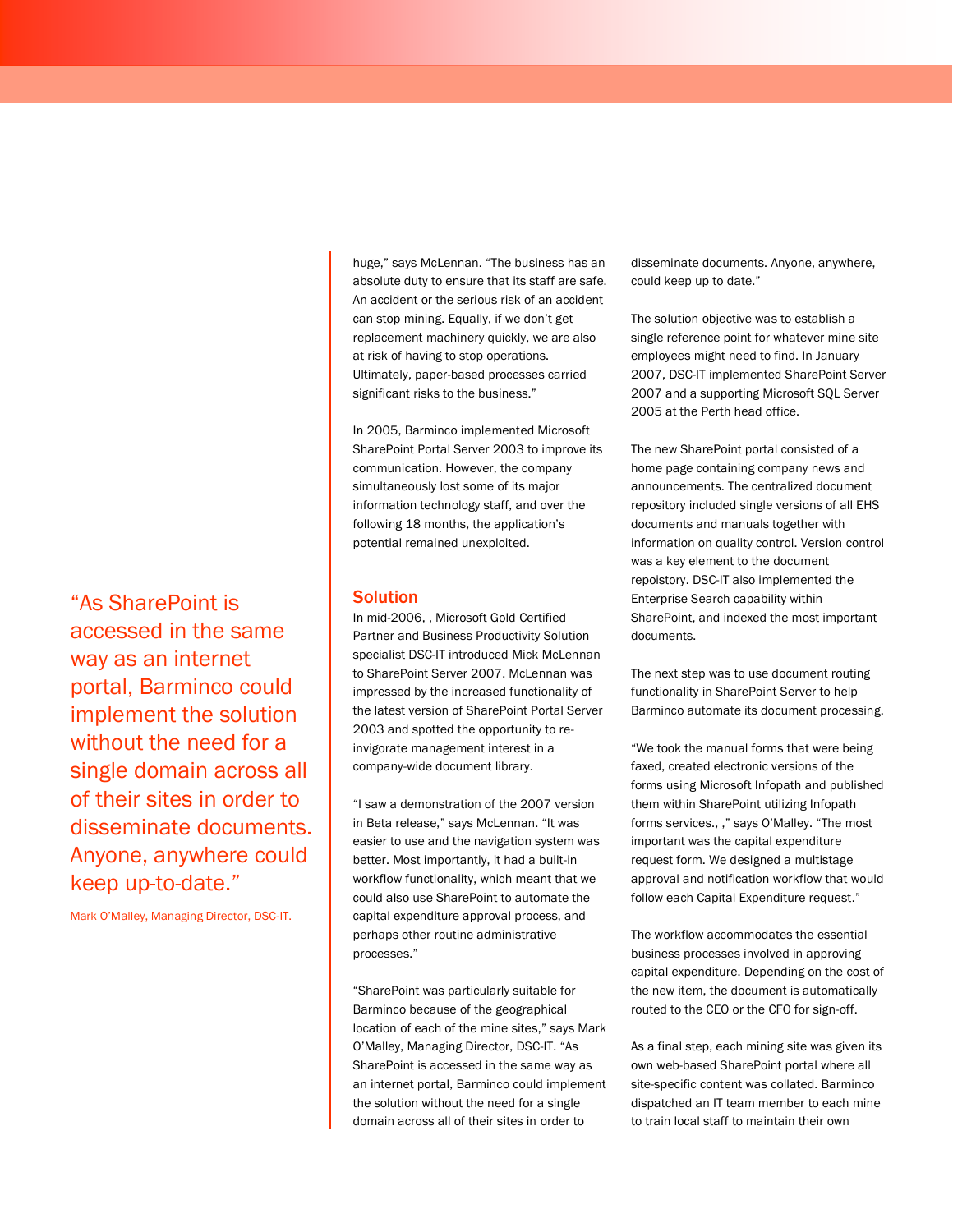# "SharePoint has removed an administrative burden that should never have been with IT."

Mick McLennan, IT Systems Administrator, **Barminco** 

libraries and search for general company documentation.

# **Benefits**

Microsoft SharePoint Server 2007 dramatically improved communication between Barminco's head office in Perth and its staff who worked at remote mine sites. Staff were notified of changes to critical operational information and instructions, and the updated manuals became easily and instantly accessible. In addition, the business gained increased visibility on the capital expenditure approvals process, which benefited both operational and administrative staff.

#### Better administration

According to O'Malley, the solution is designed to be self-managing. One of the features of SharePoint is that IT personnel are not required to keep the repository up to date, or to adapt the SharePoint portal to changing business needs.

"SharePoint has removed an administrative burden that should never have been with IT," says McLennan. "When manuals were hosted on the intranet site, I was responsible for ensuring that they were updated. Now, the dissemination of information is delegated back to the departments concerned. EHS is responsible for ensuring that sites are kept absolutely up to date – they are back in control of what is most important to them."

As a result, Barminco's IT team has reduced the amount of time spent maintaining and disseminating safety information. Before SharePoint Server 2007, McLennan spent approximately 30 percent of his time maintaining the intranet site. Now, he has time to devote to making sure the company's accounting package functions correctly.

#### Efficient updates and access

"SharePoint Server helps EHS stay in control," adds McLennan. "We have set up alerts, so each mining site knows when a new or amended document is being uploaded. The document is printed on site when it is needed. This is much more efficient, because we aren't accumulating paper needlessly here at head office."

Although Barminco began consolidating all its sites onto a single domain in early 2008, SharePoint enabled Barminco to provide immediate company-wide access to documents.

"Being able to access documents over the internet was a key benefit to Barminco," says O'Malley. "With SharePoint, we did not have to modify the on-site servers and domains to give mine staff access to the documents. Given the timeframes we could not have the dependency of designing the solution around the unified network project. It was critically important that one service was not dependent on the other."

The SharePoint service also increased the availability of documents to staff who, for whatever reason, will not have immediate access to the network, even after a central domain has been established.

"There has been a 100 percent increase in usage of online documents," adds McLennan. "Business users are happier and they can find what they need much more easily. DSC-IT also set up a reporting site that shows portal traffic. I can track what is being used and let company departments know who is retrieving specific documents and manuals."

#### Smoother workflow process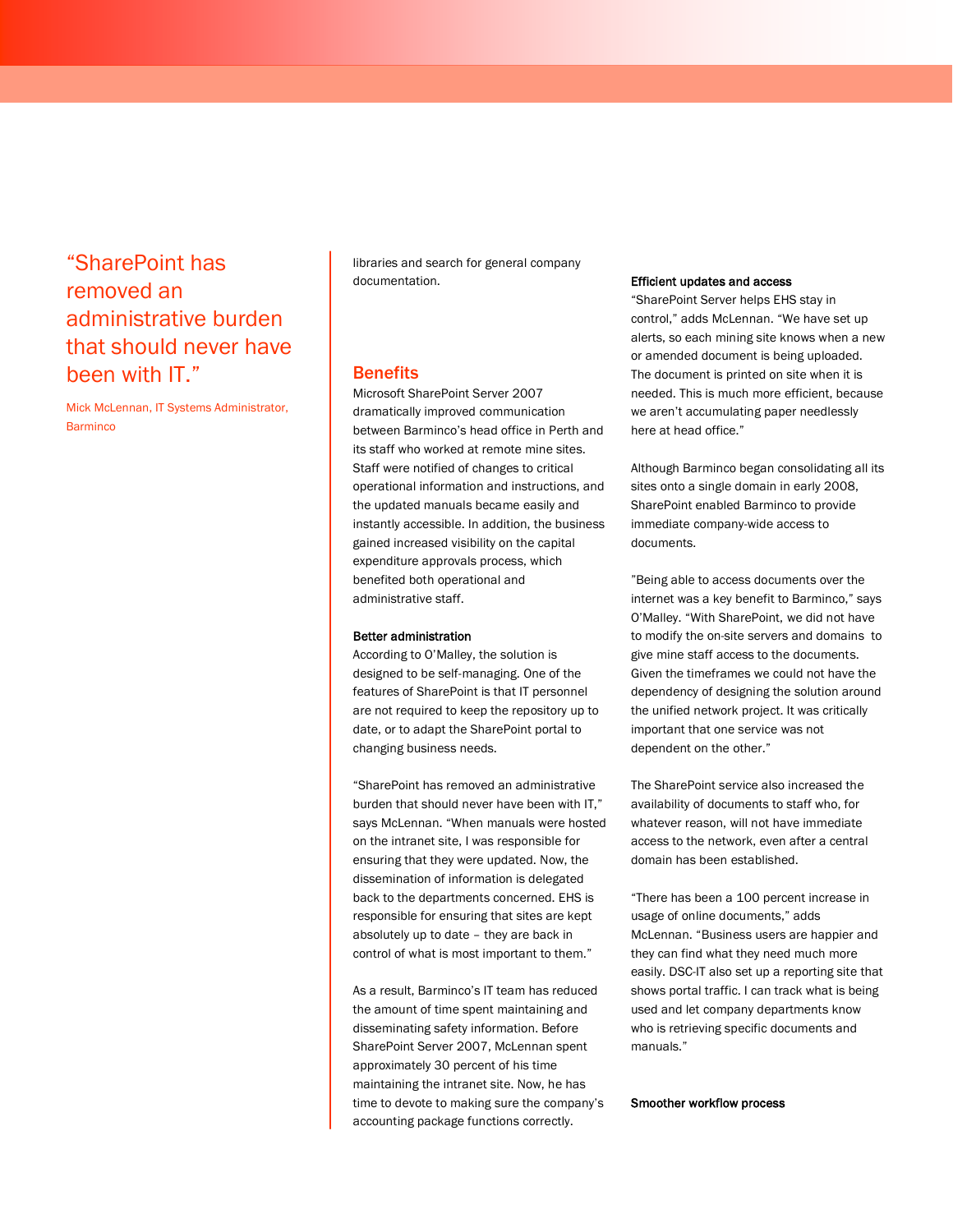For Barminco, the biggest benefit was the introduction of automated capital expenditure approvals using Microsoft Office InfoPath 2007 and SharePoint Server 2007.

"We now know where the capital expenditure form is," says McLennan. "We can track who is holding it up, and we know that faxes are not getting lost. Site managers know exactly what stage their request is at in the approvals process. Once it has been approved, they can find out from purchasing when the item is going to arrive."

"This is very handy, not least because staff aren't chasing each other on the phone. But it is also hugely important for the business. The consequences of hold-ups in getting new equipment are horrendous. If we don't drill, then we don't get revenue. So automated capital expenditure approval significantly mitigates risks to our business."

Being able to track the progress of all requests also improves the ability of site managers to plan the start of operations for new mines, when multiple approvals have to be processed at the same time.

#### Better reporting

SharePoint Server 2007 also provides Barminco administration staff with the data to produce better reports.

"We have set up SharePoint Server 2007 to show total capital expenditure," says McLennan. "Our accountants can export that data into Microsoft Office Excel, where they produce aggregate capital expenditure, and capital expenditure plans.

"Previously, it was very difficult for accountants to see how much the company expected to spend on capital expenditure each month or each week. This has improved the accuracy of financial planning."

Although capital expenditure requests were the main driver behind developing workflows, various Barminco departments spotted an opportunity to repeat the success of the automated capital expenditure approvals process. DSC-IT has devised additional InfoPath business forms and processes, and by March 2008, 12 company forms were processed using InfoPath.

"The HR department now uses InfoPath for annual leave request forms," says McLennan. "This is highly beneficial to the company, because staff move around all the time. The business wanted greater visibility on staff availability, and since the data is in one place on the SharePoint Server portal, they have it."